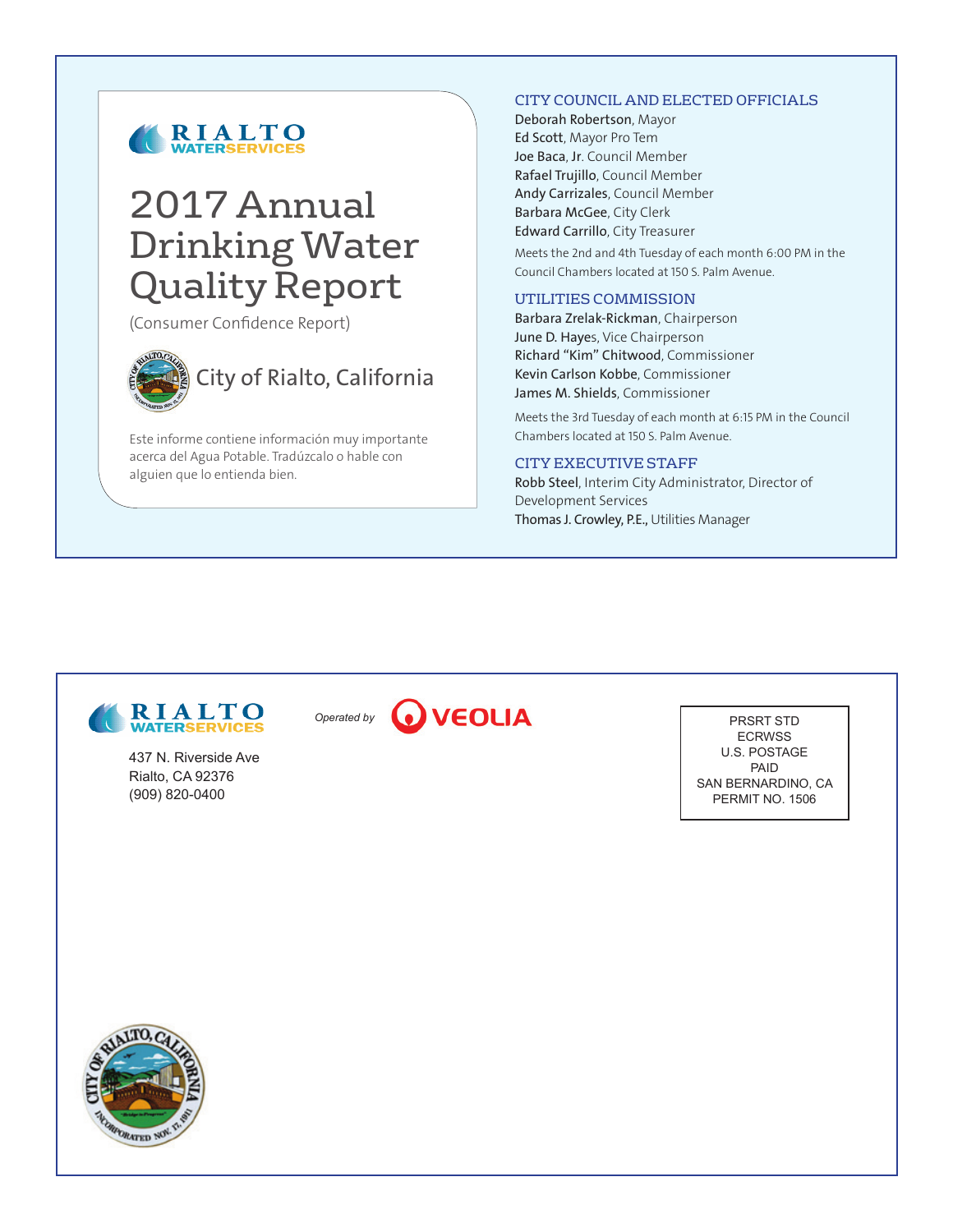## **Annual Drinking Water Report**

The purpose of this report is to provide information about the quality of the water delivered to customers this past year of 2017. This report is mandated by the USEPA, but we believe it is your right to know where your water comes from and what it contains. We are happy to report that we have consistently delivered water that has met or exceeded the standards set by State and Federal Law. More information about contaminants and potential health effects can be obtained by calling the USEPA's (United States Environmental Protection Agency) Safe Drinking Water Hotline 1(800) 426-4791. For information regarding this Consumer Confidence Report please contact David Terry, Project Manager Rialto Water Services - Veolia. (909) 820-0400.

## **About Rialto Water Services**

The City of Rialto and Rialto Utility Authority (RUA), in partnership with Rialto Water Services (RWS) formed a public-private partnership to execute a 30 year water and wastewater concession. RWS is a partnership between Table Rock Capital and the Union Labor Life Insurance Company (Ullico). RWS contracts with Veolia North America to operate the water and wastewater systems. Under the concession agreement, the City retains full ownership of the water and wastewater systems, retains all water rights and supply, and possesses the rate-setting authority associated with the facilities. RWS provides financial backing, oversight and concession services while Veolia delivers all water and wastewater services, including billing and customer service, and oversees a \$41 million capital improvement program to upgrade aging facilities.

### OUR MISSION:

RWS operated by Veolia is committed to the long-term performance, safety, customer and community satisfaction, and lasting cost and energy efficiencies of Rialto's water and wastewater systems, on behalf of the City's residents.

Customer Service: (909) 820-2546 Emergency After Hours: (909) 820-0400 On the Web: www.rialtowater.com EPA Safe Drinking Water Hotline: 1(800) 426-4791

### **FACTS ABOUT OUR WATER SYSTEM**

In 2017, 67% of our total potable drinking water came out of the ground water basins,

19% was supplied by San Bernardino Valley Municipal Water District and,

14% by West Valley Water District of its surface water entitlement.

- Number of Water Service Connections = 11,717
- Miles of Water Main = 186.5
- Number of Producing Wells = 6
- Total Reservoir Capacity = 28 million gallons
- Maximum Daily Production = 12.064 million gallons
- Minimum Daily Production = 1.047 million gallons
- Average Daily Production = 7.654 million gallons
- *• Total Annual Production = 2.794 billion gallons*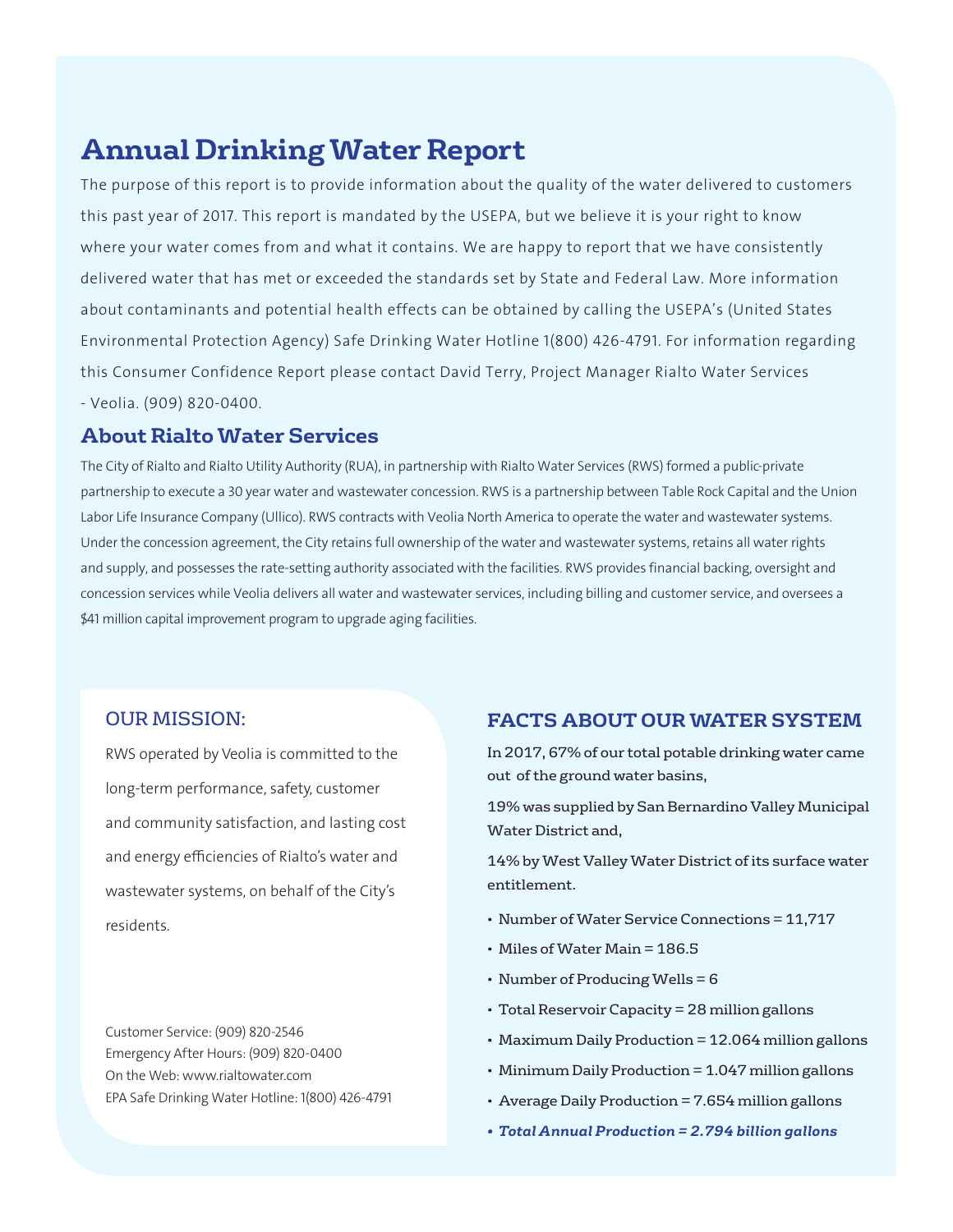## What is surface water?

It is any water that travels or is stored on top of the ground. This would be the water that is in rivers, lakes, streams, oceans--even though we can't drink salt water. Sometimes surface water sinks into the ground and becomes ground water. Surface water is treated before it becomes drinking water.



## What is ground water?

Any water that is under ground is ground water. In the water cycle, some of the precipitation sinks into the ground and goes into watersheds, aquifers and springs. Ground water flows through layers of sand, clay, rock, and gravel which cleans the water. Ground water stays cleaner than water on the surface and does not need as much treatment as surface water.



## Contaminants That May be Present in Source Water:

Microbial contaminants, such as viruses and bacteria that may come from sewage treatment plants, septic systems, agricultural livestock operations, and wildlife.

Inorganic contaminants, such as salts and metals, that can be naturally-occurring or result from urban stormwater runoff, industrial or domestic wastewater discharges, oil and gas production, mining, or farming.

Pesticides and herbicides, which may come from a variety of sources such as agriculture, urban stormwater runoff and residential uses.

Organic chemical contaminants, including synthetic and volatile organic chemicals, which are byproducts of industrial processes and petroleum production, and can, also, come from gas stations, urban stormwater runoff, and septic systems.

Radioactive contaminants can naturally occur or be the result of oil and gas production and mining activities.

## Perchlorate Information

Rialto has a zero tolerance policy regarding water that contains detectable levels of perchlorate. We currently have wellhead treatment on three of our wells for the removal of perchlorate. This wellhead treatment removes the perchlorate to a non-detection level. The other wells affected by perchlorate contamination have been out of service and have not been used since the detection occurred. These responses, especially the installation of ion exchange water treatment systems, have produced a measure of success that has allowed the City to reliably deliver potable water to all of its customers. The drought continues to lower ground water levels in the Rialto-Colton Basin. The cost to treat perchlorate contaminated water for the three key wells outfitted with the ion exchange systems has been high. The City of Rialto urges all of its residents to continue conserving water and to look for new ways to reduce the demand in our system. The City of Rialto continues to work with those responsible for the contamination to remediate perchlorate contamination in the water supply.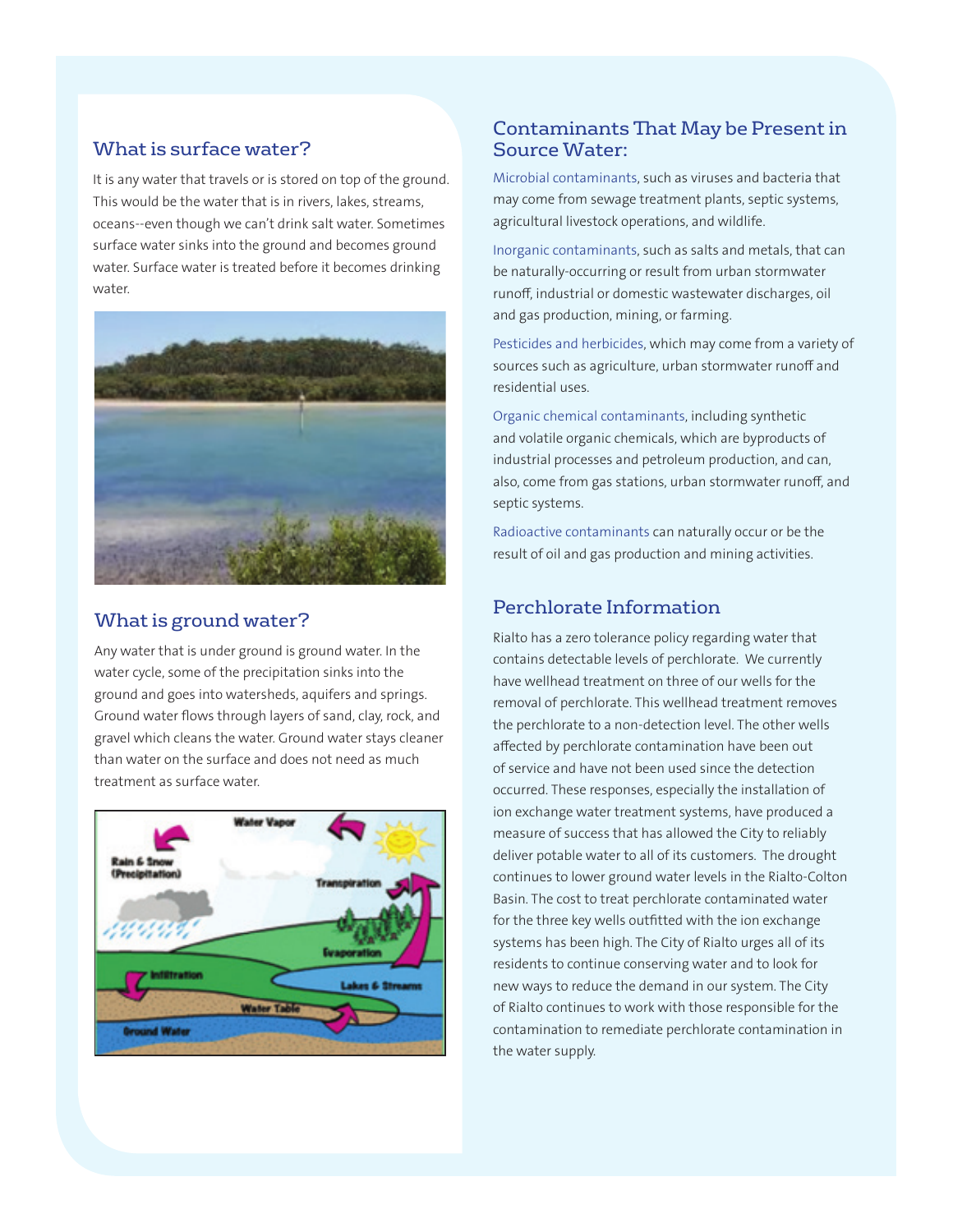#### NOT ALL CONSTITUENTS ARE REQUIRED TO BE SAMPLED YEARLY. CITY OF RIALTO WATER QUALITY RESULTS FOR 2017

|                                                             |                             |                                                                         |                      |                  |                      |                                                       |                                                                         |                                                            | PRIMARY STANDARDS - MANDATORY HEALTH -RELATED STANDARDS                                                                                                                                                                                                                                                                                                       |  |
|-------------------------------------------------------------|-----------------------------|-------------------------------------------------------------------------|----------------------|------------------|----------------------|-------------------------------------------------------|-------------------------------------------------------------------------|------------------------------------------------------------|---------------------------------------------------------------------------------------------------------------------------------------------------------------------------------------------------------------------------------------------------------------------------------------------------------------------------------------------------------------|--|
|                                                             |                             |                                                                         |                      |                  |                      | <b>Water Source</b>                                   |                                                                         |                                                            |                                                                                                                                                                                                                                                                                                                                                               |  |
| Parameter                                                   | <b>Units</b>                | <b>MCL</b>                                                              | <b>PHG</b><br>(MCLG) | Range<br>Average | City of<br>Rialto    | <b>West Valley</b><br><b>Water District</b><br>(WVWD) | San Bernardino<br><b>Valley</b><br>Municipal<br>Water<br>District (BLF) | City of San<br><b>Bernardino</b><br><b>Encanto via BLF</b> | <b>Major Sources in Drinking Water</b>                                                                                                                                                                                                                                                                                                                        |  |
| <b>MICROBIOLOGICAL CONTAMINANTS</b>                         |                             |                                                                         |                      |                  |                      |                                                       |                                                                         |                                                            |                                                                                                                                                                                                                                                                                                                                                               |  |
| Total Coliform<br>Bacteria<br>(Total Coliform<br>Rule)      | Present/<br>Absent<br>(P/A) | Presence<br>of Coliform<br>Bacteria<br>in 5% of<br>Monthly<br>Samples   | N/A                  | $0 - 2%$         | 0.01%                | 0.00%                                                 | 2%                                                                      | 0.00%                                                      | Naturally present in the environment                                                                                                                                                                                                                                                                                                                          |  |
| Fecal Coliform<br>and E. Coli (Total<br>Coliform Rule)      | Present/<br>Absent<br>(P/A) | Presence<br>of Total<br>Coliform<br>or E. Coli<br>in a repeat<br>sample | N/A                  | 0%               | 0.00%                | 0.00%                                                 | 0%                                                                      | 0.00%                                                      | Human and animal feces                                                                                                                                                                                                                                                                                                                                        |  |
| Heterotrophic                                               |                             |                                                                         |                      | Range            | $0 - 83$             | $\circ$                                               | $\circ$                                                                 |                                                            |                                                                                                                                                                                                                                                                                                                                                               |  |
| Plate Count (HPC)                                           | CFU                         | 500                                                                     | N/A                  | Average          | 0.54                 | $\circ$                                               | $\circ$                                                                 |                                                            | Naturally present in the environment                                                                                                                                                                                                                                                                                                                          |  |
| RADIOACTIVE CONTAMINANTS (SAMPLED IN 2014)                  |                             |                                                                         |                      |                  |                      |                                                       |                                                                         |                                                            |                                                                                                                                                                                                                                                                                                                                                               |  |
| Gross Alpha                                                 | (pCi/L)                     | 15                                                                      | N/A                  | Range            | $2.27 - 5.69$        |                                                       |                                                                         |                                                            | Erosion of natural deposits                                                                                                                                                                                                                                                                                                                                   |  |
|                                                             |                             |                                                                         |                      | Average          | 3.83                 |                                                       |                                                                         |                                                            |                                                                                                                                                                                                                                                                                                                                                               |  |
| Uranium                                                     | (pCi/L)                     | 20                                                                      | 0.05                 | Range            | 1.45-4.56            |                                                       |                                                                         |                                                            | Erosion of natural deposits                                                                                                                                                                                                                                                                                                                                   |  |
|                                                             |                             |                                                                         |                      | Average          | 2.46                 |                                                       |                                                                         |                                                            |                                                                                                                                                                                                                                                                                                                                                               |  |
| Combined<br>Radium 226/228                                  | (pCi/L)                     |                                                                         | N/A                  | Range            | ND-0.145             |                                                       |                                                                         |                                                            | Erosion of natural deposits                                                                                                                                                                                                                                                                                                                                   |  |
| 0.072<br>Average                                            |                             |                                                                         |                      |                  |                      |                                                       |                                                                         |                                                            |                                                                                                                                                                                                                                                                                                                                                               |  |
| <b>INORGANIC CONTAMINANTS</b>                               |                             |                                                                         |                      | Range            | $0 - 3.9$            | $0 - 4.6$                                             |                                                                         |                                                            |                                                                                                                                                                                                                                                                                                                                                               |  |
| Arsenic                                                     | ppb                         | 10                                                                      | 0.004                | Average          | 0.56                 | 2.19                                                  |                                                                         | 1.5                                                        | Erosion of natural deposits; runoff from orchards;<br>glass and electronics production wastes                                                                                                                                                                                                                                                                 |  |
|                                                             |                             |                                                                         |                      | Range            | <b>ND</b>            | 0.013-0.059                                           |                                                                         |                                                            |                                                                                                                                                                                                                                                                                                                                                               |  |
| Barium                                                      | ppm                         | $\mathbf{1}$                                                            | $\overline{2}$       | Average          | <b>ND</b>            | 0.031                                                 |                                                                         | 41                                                         | Discharges of oil drilling wastes and from metal refineries;<br>erosion of natural deposits                                                                                                                                                                                                                                                                   |  |
|                                                             | Fluoride<br>ppm             | 2                                                                       | $\mathbf{1}$         | Range            | 0.3                  | $0.23 - 0.41$                                         |                                                                         | 0.42                                                       | Erosion of natural deposits; water additive that                                                                                                                                                                                                                                                                                                              |  |
|                                                             |                             |                                                                         |                      | Average          | 0.3                  | 0.3                                                   |                                                                         |                                                            | promotes strong teeth; discharge from fertilizer<br>and aluminum factories                                                                                                                                                                                                                                                                                    |  |
|                                                             |                             |                                                                         |                      | Range            | $\ast$               | $0.16 - 2.9$                                          | <b>ND</b>                                                               |                                                            | Discharge from electroplating factories, leather tanneries, wood<br>preservation, chemical synthesis, refractory<br>production, and textile manufacturing facilities;<br>erosion of natural deposits                                                                                                                                                          |  |
| Hexavalent<br>Chromium                                      | ppb                         | N/A <sup>2</sup>                                                        | 0.02                 | Average          | $\ast$               | 1.27                                                  | 1.1                                                                     | 2.2                                                        |                                                                                                                                                                                                                                                                                                                                                               |  |
|                                                             |                             |                                                                         |                      | Range            | $1.7 - 3.3$          | $1.2 - 5.7$                                           | $2.8 - 6.2$                                                             |                                                            | Runoff and leaching from fertilizer use; leaching from septic                                                                                                                                                                                                                                                                                                 |  |
| Nitrate (as N)                                              | ppm                         | 10                                                                      | 10                   | Average          | 2.9                  | 3.4                                                   | 4.9                                                                     | 3.5                                                        | tanks and sewage; erosion of natural deposits                                                                                                                                                                                                                                                                                                                 |  |
|                                                             |                             |                                                                         |                      | Range            | <b>ND</b>            | $0-12$ <sup>1</sup>                                   | <b>ND</b>                                                               | <b>ND</b>                                                  | Perchlorate is an organic chemical used in solid rocket<br>propellant, fireworks, explosives, flares, matches, and a variety<br>of industries. It usually gets into drinking water as a result of<br>environmental contamination from historic<br>erospace or other industrial operations that used or use, store, or<br>dispose of perchlorate and its salts |  |
| Perchlorate                                                 | ppb                         | 6                                                                       | $\mathbf{1}$         | Average          | <b>ND</b>            | 0.13                                                  | <b>ND</b>                                                               |                                                            |                                                                                                                                                                                                                                                                                                                                                               |  |
| Selenium                                                    | ppb                         | 50                                                                      | 30                   | Range            | <b>ND</b>            | $0 - 2.3$                                             |                                                                         |                                                            | Discharge from petroleum, glass, and metal refineries;<br>erosion of natural deposits; discharge from mines and chemical                                                                                                                                                                                                                                      |  |
|                                                             |                             |                                                                         |                      | Average          | <b>ND</b>            | 0.2                                                   |                                                                         |                                                            | manufacturers; runoff from livestock lots<br>(feed additive)                                                                                                                                                                                                                                                                                                  |  |
| SYNTHETIC ORGANIC CONTAMINANTS<br>including Pesticides/PCBs |                             |                                                                         |                      |                  |                      |                                                       |                                                                         |                                                            |                                                                                                                                                                                                                                                                                                                                                               |  |
| Dibromochloro-                                              | ppt                         | 200                                                                     | 1.7                  | Range            | <b>ND</b>            |                                                       |                                                                         | N <sub>D</sub>                                             | Banned nematrocide that may still be present in soils<br>due to runoff/leaching from former use on soybeans, cotton,<br>vineyards, tomatoes, and tree fruit                                                                                                                                                                                                   |  |
| propane (DBCP)                                              |                             |                                                                         |                      | Average          | <b>ND</b>            |                                                       |                                                                         |                                                            |                                                                                                                                                                                                                                                                                                                                                               |  |
| <b>VOLATILE ORGANIC CONTAMINANTS</b>                        |                             |                                                                         |                      |                  |                      |                                                       |                                                                         |                                                            |                                                                                                                                                                                                                                                                                                                                                               |  |
| Tetrachloro-<br>ethene (PCE)                                | ppb                         | 5                                                                       | 0.06                 | Range            | <b>ND</b>            | <b>ND</b>                                             |                                                                         | <b>ND</b>                                                  | Discharge from factories, dry cleaners, and auto shops<br>(metal degreaser)                                                                                                                                                                                                                                                                                   |  |
|                                                             |                             |                                                                         |                      | Average          | <b>ND</b>            | <b>ND</b>                                             |                                                                         |                                                            |                                                                                                                                                                                                                                                                                                                                                               |  |
| Trichloroethene<br>(TCE)                                    | ppb                         | 5                                                                       | 1.7                  | Range            | <b>ND-0.68</b><br>11 | <b>ND</b><br><b>NID</b>                               |                                                                         | <b>ND</b>                                                  | Discharge from metal degreasing sites and other factories                                                                                                                                                                                                                                                                                                     |  |

Average .11 ND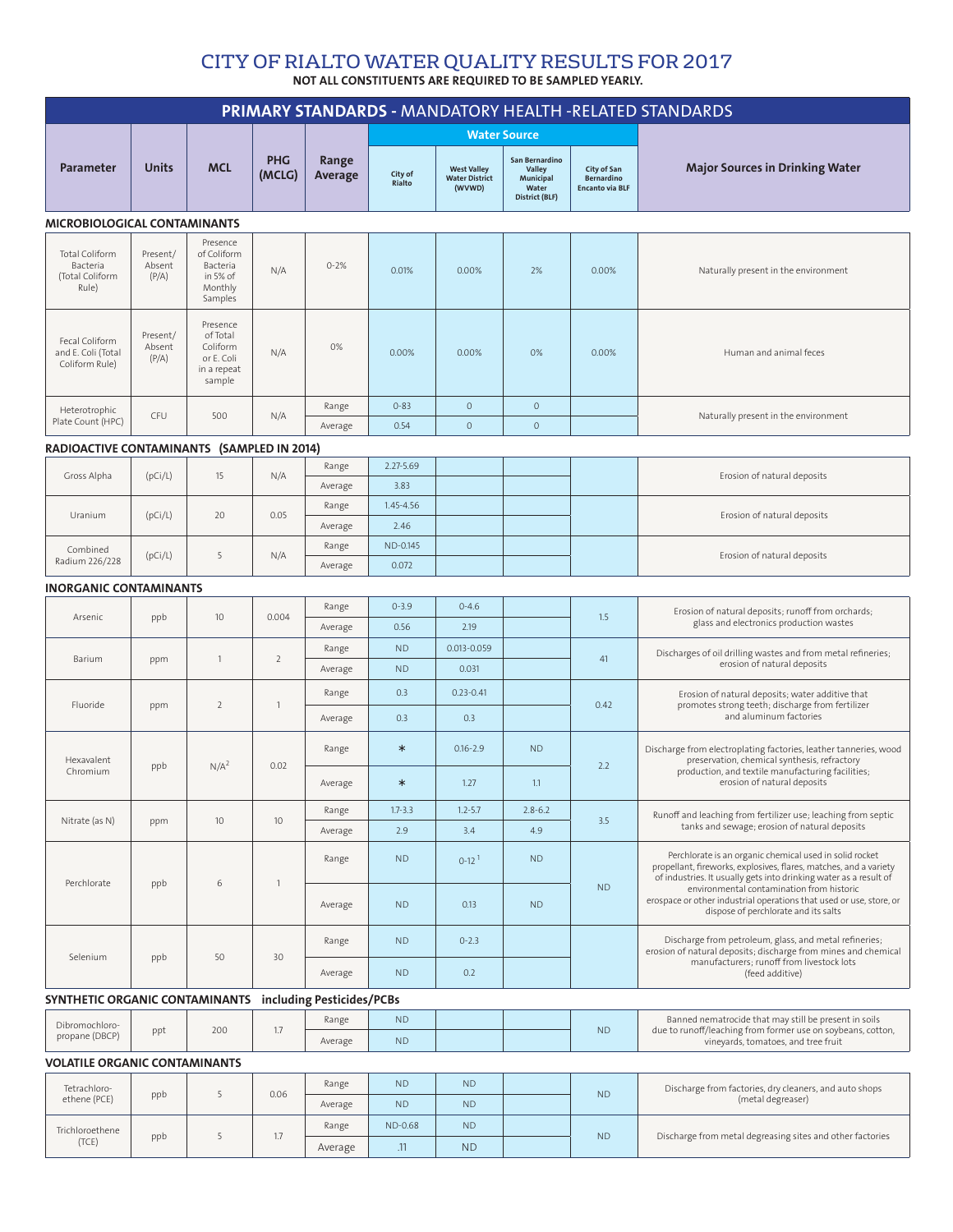| <b>SECONDARY STANDARDS - AESTHETIC STANDARDS</b> |              |              |                      |                  |                   |                                             |                                                                      |                                                            |                                                                                                                                                                                                                   |  |
|--------------------------------------------------|--------------|--------------|----------------------|------------------|-------------------|---------------------------------------------|----------------------------------------------------------------------|------------------------------------------------------------|-------------------------------------------------------------------------------------------------------------------------------------------------------------------------------------------------------------------|--|
|                                                  |              |              |                      |                  |                   |                                             | <b>Water Source</b>                                                  |                                                            |                                                                                                                                                                                                                   |  |
| <b>Parameter</b>                                 | <b>Units</b> | <b>MCL</b>   | <b>PHG</b><br>(MCLG) | Range<br>Average | City of<br>Rialto | <b>West Valley Water</b><br>District (WVWD) | San Bernardino<br><b>Valley Municipal</b><br>Water<br>District (BLF) | City of San<br><b>Bernardino</b><br><b>Encanto via BLF</b> | <b>Major Sources in Drinking Water</b>                                                                                                                                                                            |  |
| MICROBIOLOGICAL CONTAMINANTS                     |              |              |                      |                  |                   |                                             |                                                                      |                                                            |                                                                                                                                                                                                                   |  |
|                                                  |              | $\mathbf{1}$ |                      | Range            | <b>ND</b>         | $0 - 0.015$                                 |                                                                      | <b>ND</b>                                                  | Erosion of natural deposits; residual from                                                                                                                                                                        |  |
| Aluminum                                         | mg/L         |              | 0.6                  | Average          | <b>ND</b>         | 0.002                                       |                                                                      |                                                            | some surface water treatment processes                                                                                                                                                                            |  |
|                                                  |              | 500          |                      | Range            | $2.7 - 7.6$       | $4 - 25$                                    |                                                                      | 16                                                         | Runoff/leaching from natural deposits; seawa-                                                                                                                                                                     |  |
| Chloride                                         | ppm          |              | N/A                  | Average          | 4.7               | 6.2                                         |                                                                      |                                                            | ter influence                                                                                                                                                                                                     |  |
| Corrosivity                                      |              |              | Range                | $\ast$           |                   |                                             | 13                                                                   | Elemental balance in water; affected by tem-               |                                                                                                                                                                                                                   |  |
| (as Aggressiveness Index)                        | Al           | N/A          | N/A                  | Average          | $\ast$            |                                             |                                                                      |                                                            | perature, other factors                                                                                                                                                                                           |  |
|                                                  |              | 500          |                      | Range            | <b>ND</b>         |                                             |                                                                      |                                                            |                                                                                                                                                                                                                   |  |
| Foaming Agents (MBAS)                            | ppb          |              | N/A                  | Average          | <b>ND</b>         |                                             |                                                                      |                                                            | Municipal and industrial waste discharges                                                                                                                                                                         |  |
|                                                  |              | 50           |                      | Range            | <b>ND</b>         | $0-13$                                      |                                                                      | <b>ND</b>                                                  |                                                                                                                                                                                                                   |  |
| Manganese                                        | ppb          |              | <b>NL=500</b>        | Average          | <b>ND</b>         | 2.95                                        |                                                                      |                                                            | Leaching from natural deposits                                                                                                                                                                                    |  |
| Odor Threshold                                   | ppb          | 5            | N/A                  | Range            | <b>ND</b>         | $1 - 2$                                     | <b>ND</b>                                                            | 1.0                                                        | Naturally-occurring organic materials                                                                                                                                                                             |  |
|                                                  |              |              |                      | Average          | <b>ND</b>         | $\mathbf{1}$                                | $\mathbf{1}$                                                         |                                                            |                                                                                                                                                                                                                   |  |
| Specific Conductance                             | uS/cm        | 1,600        | N/A                  | Range            | 310-500           | 260-570                                     |                                                                      | 520<br>44                                                  | Substances that form ions when in water;<br>seawater influence                                                                                                                                                    |  |
|                                                  |              |              |                      | Average          | 371               | 393                                         |                                                                      |                                                            |                                                                                                                                                                                                                   |  |
| Sulfate                                          | ppm          | 500          | N/A                  | Range            | $13 - 43$         | $11-54$                                     |                                                                      |                                                            | Runoff/leaching from natural deposits;<br>industrial wastes                                                                                                                                                       |  |
|                                                  |              |              |                      | Average          | 19.4              | 20                                          |                                                                      |                                                            |                                                                                                                                                                                                                   |  |
| <b>Total Dissolved Solids</b><br>(TDS)           | ppm          | 1,000        | N/A                  | Range            | 160-360           | 170-330                                     | 270-330                                                              | 350                                                        | Runoff/leaching from natural deposits                                                                                                                                                                             |  |
|                                                  |              |              |                      | Average          | 259               | 217                                         | 299                                                                  |                                                            |                                                                                                                                                                                                                   |  |
| Turbidity                                        | Units        | 5            | N/A                  | Range            | $0 - 0.32$        | $0.1 - 1.6$                                 | $0.1 - 0.7$                                                          | 0.14                                                       | Soil runoff                                                                                                                                                                                                       |  |
|                                                  |              |              |                      | Average          | 0.14              | 0.07                                        | 0.04                                                                 |                                                            |                                                                                                                                                                                                                   |  |
| <b>UNREGULATED Contaminants with no MCLs</b>     |              |              |                      |                  |                   |                                             |                                                                      |                                                            | <b>HEALTH EFFECTS</b>                                                                                                                                                                                             |  |
| Boron                                            | ppm          | N/A          | $NL=1$               | Range            | $\ast$            | 0-0.082%                                    |                                                                      |                                                            | The babies of some pregnant women who<br>drink water containing boron in excess of the<br>notification level may have an increased risk<br>of developmental effects, based on studies in<br>laboratory animals    |  |
|                                                  |              |              |                      | Average          | $\ast$            | 0.028                                       |                                                                      |                                                            |                                                                                                                                                                                                                   |  |
|                                                  | ppt          | N/A          | $NL=5$               | Range            | <b>ND</b>         |                                             |                                                                      | <b>ND</b>                                                  | Some people who use water containing<br>1,2,3-trichloropropane in excess of the<br>notification level over many years may have<br>an increased risk of getting cancer, based on<br>studies in laboratory animals. |  |
| Trichloropropane<br>$(1, 2, 3 - TCP)$            |              |              |                      | Average          | <b>ND</b>         |                                             |                                                                      |                                                            |                                                                                                                                                                                                                   |  |
|                                                  | ppb          | N/A          | $NL=50$              | Range            | $\ast$            | $2.5 - 6.0$                                 |                                                                      |                                                            | The babies of some pregnant women who<br>drink water containing vanadium in excess of<br>the notification level may have an increased<br>risk of developmental effects, based on studies<br>in laboratory animals |  |
| Vanadium                                         |              |              |                      | Average          | $\ast$            | 4.2                                         |                                                                      |                                                            |                                                                                                                                                                                                                   |  |
| <b>OTHER PARAMETERS</b>                          |              |              |                      |                  |                   |                                             |                                                                      |                                                            |                                                                                                                                                                                                                   |  |
| Alkalinity                                       | ppm          | N/A          | N/A                  | Range            | 130-180           | 140-190                                     |                                                                      | 180                                                        | Naturally-occurring.                                                                                                                                                                                              |  |
|                                                  |              |              |                      | Average          | 150               | 156                                         |                                                                      |                                                            |                                                                                                                                                                                                                   |  |
| Bicarbonate                                      | ppm          | N/A          | N/A                  | Range            | 150-220           |                                             |                                                                      | 220                                                        | Biochemical role in PH buffering.                                                                                                                                                                                 |  |
|                                                  |              |              |                      | Average          | 180               |                                             |                                                                      |                                                            |                                                                                                                                                                                                                   |  |
| Calcium                                          | ppm          | N/A          | N/A                  | Range            | 40-72             | $14 - 84$                                   |                                                                      | 68                                                         | Erosion of salt deposits in soil and rock.                                                                                                                                                                        |  |
|                                                  |              |              |                      | Average          | 54                | 53                                          |                                                                      |                                                            |                                                                                                                                                                                                                   |  |
| Hardness                                         | ppm          | N/A          | N/A                  | Range            | 120-230           |                                             |                                                                      | 230                                                        | Minerals disolved from soil and rock.                                                                                                                                                                             |  |
|                                                  |              |              |                      | Average          | 160               |                                             |                                                                      |                                                            |                                                                                                                                                                                                                   |  |
| Magnesium                                        | ppm          | N/A          | N/A                  | Range            | $4.7 - 11$        | $4.4 - 13$                                  |                                                                      | 14                                                         | Erosion of soil and rock.                                                                                                                                                                                         |  |
|                                                  |              |              |                      | Average          | 6.5               | 7.7                                         |                                                                      |                                                            |                                                                                                                                                                                                                   |  |
| pH                                               | pH Units     | N/A          | N/A                  | Range            | $7.7 - 8.0$       | $6.5 - 8.1$                                 |                                                                      | 8.0                                                        | Characteristics of water.                                                                                                                                                                                         |  |
|                                                  |              |              |                      | Average          | 7.8               | 7.6                                         |                                                                      |                                                            |                                                                                                                                                                                                                   |  |
| Potassium                                        | ppm          | N/A          | N/A                  | Range            | $1.7 - 3.2$       | $1.9 - 3.5$                                 |                                                                      | 3.2                                                        | Erosion of salt deposits in soil and rock.                                                                                                                                                                        |  |
|                                                  |              |              |                      | Average          | 2.1               | 2.4                                         |                                                                      |                                                            |                                                                                                                                                                                                                   |  |
| Sodium                                           | ppm          | N/A          | N/A                  | Range            | 43399             | $11 - 20$                                   |                                                                      | 16                                                         | Erosion of salt deposits in soil and rock.                                                                                                                                                                        |  |
|                                                  |              |              |                      | Average          | 14.0              | 13                                          |                                                                      |                                                            |                                                                                                                                                                                                                   |  |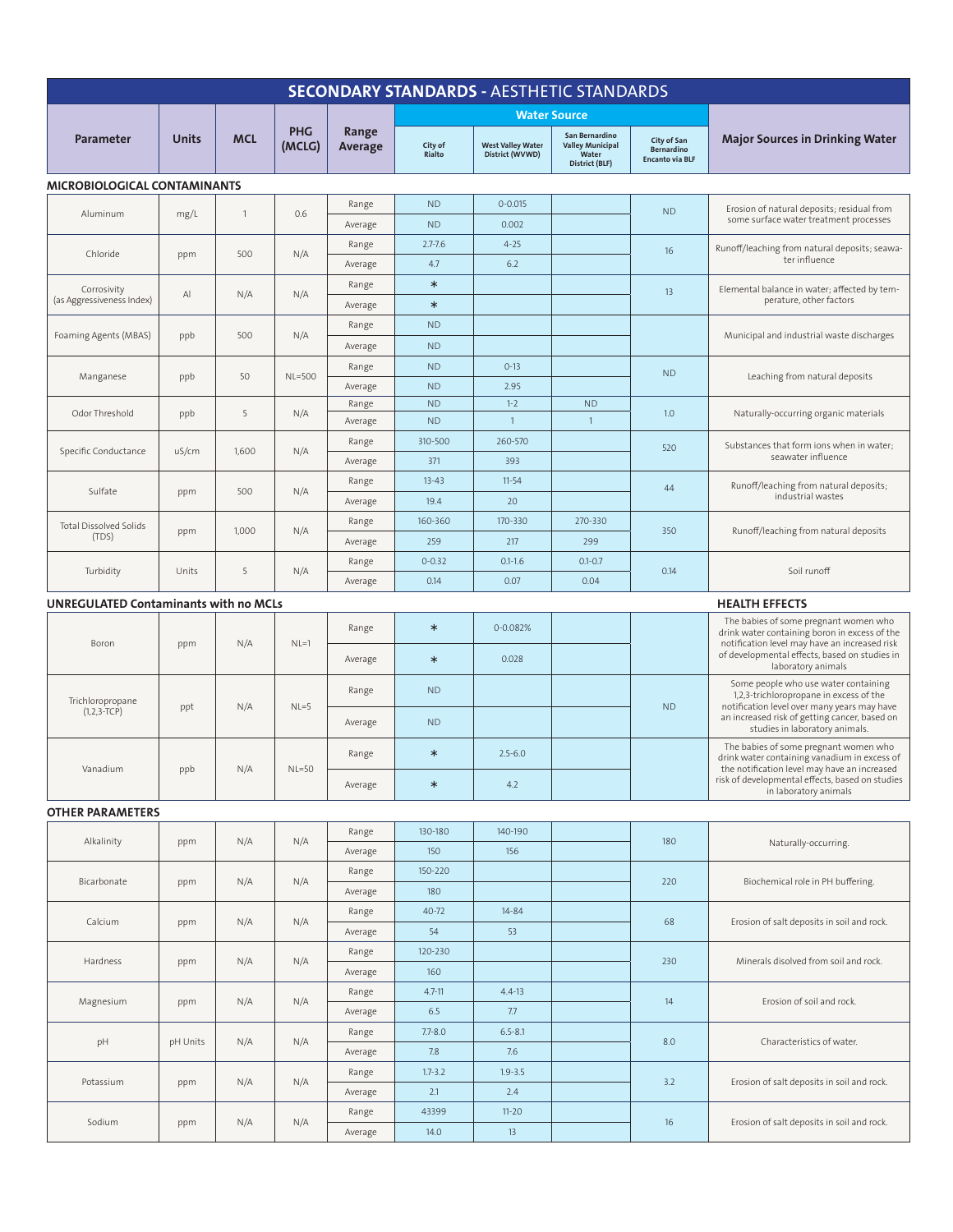| <b>SECONDARY STANDARDS - AESTHETIC STANDARDS</b>           |              |             |                      |                                                |                   |                                                          |                                                                             |                                                            |                                                    |  |  |
|------------------------------------------------------------|--------------|-------------|----------------------|------------------------------------------------|-------------------|----------------------------------------------------------|-----------------------------------------------------------------------------|------------------------------------------------------------|----------------------------------------------------|--|--|
|                                                            | <b>Units</b> | <b>MCL</b>  | <b>PHG</b><br>(MCLG) | Range<br>Average                               |                   |                                                          | <b>Water Source</b>                                                         |                                                            |                                                    |  |  |
| Parameter                                                  |              |             |                      |                                                | City of<br>Rialto | West<br><b>Valley Water</b><br><b>District</b><br>(WVWD) | San Bernardino<br><b>Valley Municipal</b><br><b>Water District</b><br>(BLF) | City of San<br><b>Bernardino</b><br><b>Encanto via BLF</b> | <b>Major Sources in Drinking Water</b>             |  |  |
| <b>DISINFECTION BYPRODUCTS</b>                             |              |             |                      |                                                |                   |                                                          |                                                                             |                                                            |                                                    |  |  |
| <b>Total Trihalomethanes</b><br>(TTHMs)                    | ppb          | 80          | N/A                  | Range                                          | $0 - 7.9$         | $0 - 62.1$                                               |                                                                             | 1.1                                                        | Byproduct of drinking water disinfection           |  |  |
|                                                            |              |             |                      | Average                                        | 2.9               | 18.4                                                     |                                                                             |                                                            |                                                    |  |  |
| Haloacetic Acids                                           | ppm          | N/A         | N/A                  | Range                                          | $0 - 3.7$         | $0 - 17$                                                 |                                                                             |                                                            | Byproduct of drinking water disinfection           |  |  |
|                                                            |              |             |                      | Average                                        | 0.6               | 4.3                                                      |                                                                             |                                                            |                                                    |  |  |
| Chlorine                                                   | mg/L         | $0.2 - 4.0$ | N/A                  | Range                                          | $0.4 - 2.20$      | $0.03 - 2.20$                                            | $0 - 1.74$                                                                  |                                                            | Byproduct of drinking water disinfection           |  |  |
|                                                            |              |             |                      | Average                                        | 1.0               | 1.24                                                     | 1.2                                                                         |                                                            |                                                    |  |  |
| <b>CITY OF RIALTO LEAD AND COPPER</b><br>(SAMPLED IN 2015) |              |             |                      |                                                |                   |                                                          |                                                                             |                                                            |                                                    |  |  |
|                                                            | ug/L         | 15          | 0.2                  |                                                | 30                | <b>ND</b>                                                | $\circ$                                                                     | N/A                                                        | Internal corrosion of household<br>plumbing system |  |  |
| Lead                                                       |              |             |                      |                                                |                   | <b>ND</b>                                                | $\circ$                                                                     |                                                            |                                                    |  |  |
| Lead - School Testing (2017)                               | ug/L         | 15          | 0.2                  | # of Schools<br>Requesting<br>Lead<br>Sampling | $\overline{1}$    | <b>ND</b>                                                | $\circ$                                                                     | N/A                                                        | Internal corrosion of household<br>plumbing system |  |  |
| Copper                                                     | ug/L         | 1300        | 300                  |                                                |                   | ND-360                                                   | $\circ$                                                                     |                                                            | Internal corrosion of household                    |  |  |
|                                                            |              |             |                      | 30                                             | 61                | $\mathbf{0}$                                             | N/A                                                                         | plumbing system                                            |                                                    |  |  |

#### WVWD LEAD AND COPPER (SAMPLED IN 2015)

| Lead   | ug/L | $\sim$ | 0.2 | 30 | $ND-5$        |  | N/A | Internal corrosion of household<br>plumbing system |
|--------|------|--------|-----|----|---------------|--|-----|----------------------------------------------------|
|        |      |        |     |    | 0.17          |  |     |                                                    |
| Copper | ug/L | 1300   | 300 | 30 | <b>ND-220</b> |  | N/A | Internal corrosion of household<br>plumbing system |
|        |      |        |     |    | 79            |  |     |                                                    |

\* Constituent not sampled for in 2017

## Terms Used in This Report

#### **Maximum Contaminant Level (MCL):**

The highest level of a contaminant that is allowed in drinking water. Primary MCLs are set as close to the PHGs (or MCLGs) as is economically and technologically feasible. Secondary MCLs are set to protect the odor, taste, and appearance of drinking water.

#### **Maximum Contaminant Level Goal (MCLG):**

The level of a contaminant in drinking water below which there is no known or expected risk to health. MCLGs are set by the U.S. Environmental Protection Agency (USEPA).

#### **Public Health Goal (PHG):**

The level of a contaminant in drinking water below which there is no known or expected risk to health. PHGs are set by the California Environmental Protection Agency.

#### **Maximum Residual Disinfectant Level (MRDL):**

The level of a disinfectant added for water treatment that may not be exceeded at the consumer's tap.

#### **Maximum Residual Disinfectant Level Goal (MRDLG):**

The level of a disinfectant added for water treatment below which there is no known or expected risk to health. MRDLGs are set by the U.S. Environmental Protection Agency.

#### **Primary Drinking Water Standards (PDWS):**

MCLs and MRDLs for contaminants that affect health along with their monitoring and reporting requirements, and water treatment requirements.

#### **Secondary Drinking Water Standards (SDWS):**

MCLs for contaminants that affect taste, odor, or appearance of the drinking water. Contaminants with SDWSs do not affect the health at the MCL levels.

#### **Treatment Technique (TT):**

A required process intended to reduce the level of a contaminant in drinking water.

#### **Regulatory Action Level (AL):**

The concentration of a contaminant which, if exceeded, triggers treatment or other requirements that a water system must follow.

#### **Variances and Exemptions:**

Department permission to exceed an MCL or not comply with a treatment technique under certain conditions.

ND: not detectable at testing limit

ppm: parts per million or milligrams per liter (mg/L)

ppb: parts per billion or micrograms per liter (ug/L)

ppt: parts per trillion or nanograms per liter (ng/L)

pCi/L: picocuries per liter (a measure of radiation)

µs/cm - microSiemen per centimeter; or micromho per centimeter (µmho/cm)

#### CFU - colony-forming-units per millilitre

<sup>1</sup> Complies with Title 22 section 64432.3(d). A sample collected in May had a perchlorate level of 12 µg/L . Confirmation samples were taken within 48 hours of notification. The average of the confirmation samples and the original sample, 4 μg/L, was below the MCL of 6 μg/L. The sample was taken from zone 3, the City of Rialto's connection with West Valley is in zone 5.

 $2$  There is currently no MCL for hexavalent chromium. The previous MCL of 10  $\mu$ g/L was withdrawn on September 11, 2017.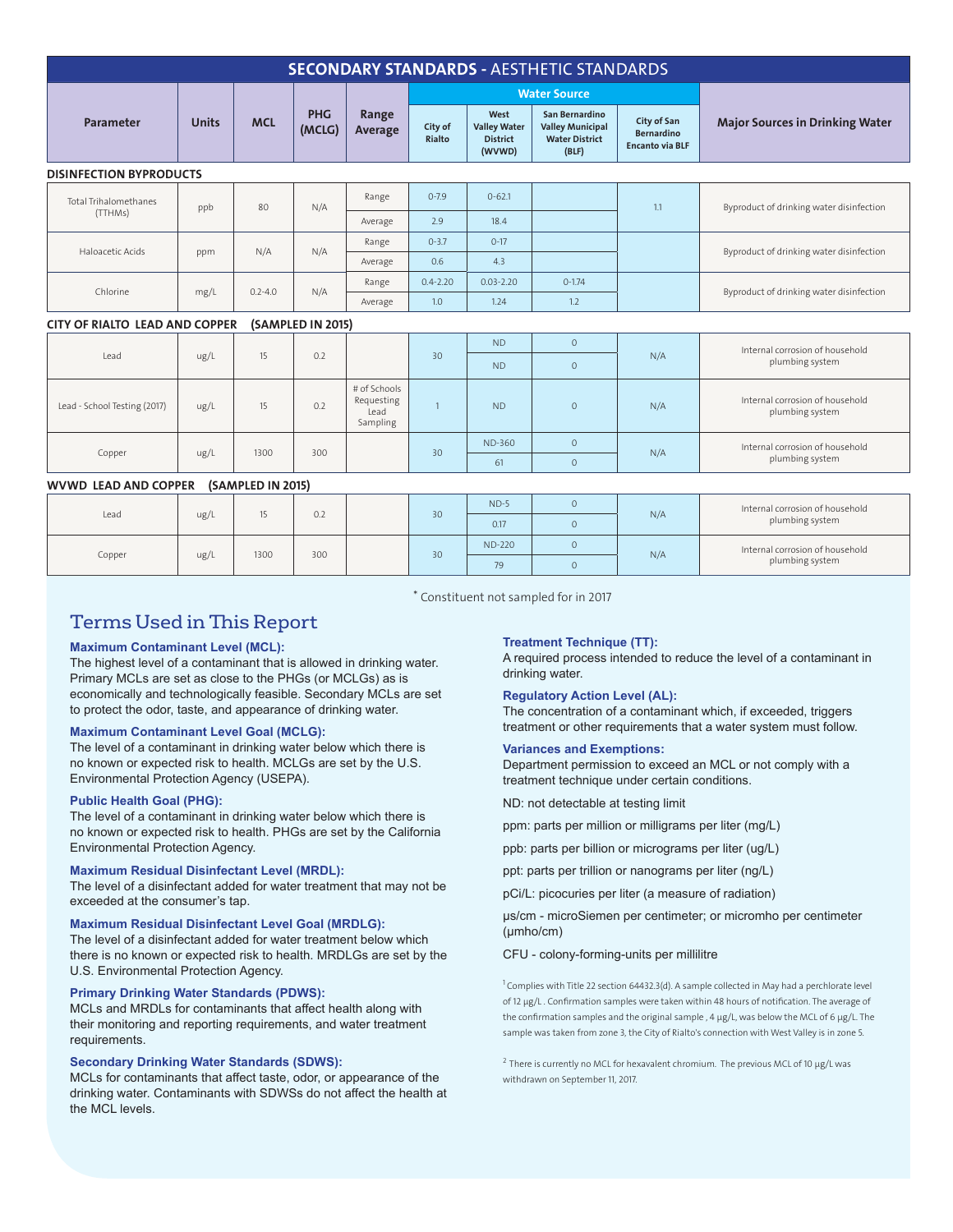## Water and Employee Quality

Rialto Water Services is proud to inform residents that the Water Division has passed another annual water quality checkup. City of Rialto Water has met all the Clean Water Standards set forth by the State and Federal Governments in 2004. Part of meeting these requirements is having California Water Resources Control Board and American Water Works Association (AWWA) certified employees in water distribution, treatment and cross connection/ backflow protection. Certifications are obtained by taking collegelevel courses in water science and engineering. We have entered into a collective bargaining agreement that has placed even higher standards on operators and certification levels. In addition, staff continues to upgrade certifications as a part of our continuing education program. State and federal certifications allow us to operate and maintain the public water system for the City of Rialto. This is just one of the many committed efforts we put towards producing clean drinking water to our customers.



### Help Us Conserve This Precious Resource

- While 2017 was an abnormally wet year, helping the State of California emerge from historic drought, there is still a need to conserve this precious resource. Surface water levels are back to normal, but groundwater basins, where much of Rialto's water comes from, are still depleted from the recent drought. We all play an important role in meeting conservation targets set by the state, whether at home or work. Please review these simple water conservation tips and help us conserve this, our most precious natural resource.
- Fill washing machine and dishwasher before running them. Partial loads use the same amount of water as full loads.
- Maximize the space in your machines and only run them when full.
- Little leaks add up in a hurry. A dripping faucet or a toilet leak can add up to hundreds of gallons of wasted water.
- Turn off the water while you brush your teeth.
- Be sure to use low-flow showerheads and install aerators on your kitchen and bathroom faucets. They restrict the flow without compromising water pressure.
- Do not use a hose outside to clean sidewalks and driveways. Use a broom instead.
- Follow the Stage 2 Water Warning issued by the City.
- Be water wise and think before you turn on the tap.



The City of Rialto offers rebate programs to help you purchase high-efficiency toilets and washing machines, smart irrigation timers, high-efficiency and automatic shut off nozzles, and turf replacement. Please visit the utility's website at www.rialtowater.com and look for the rebate application.

For more conservation tips and other drought-related information, please visit www.defendthedrop.com. Defend the Drop is a collaborative conservation effort developed by water agencies and cities throughout the Inland Empire. Recognizing the need to change the way local families and businesses think about and use water, we have united to help end water waste in the Inland Empire. The City of Rialto and Rialto Water Services are proud to support this important initiative.